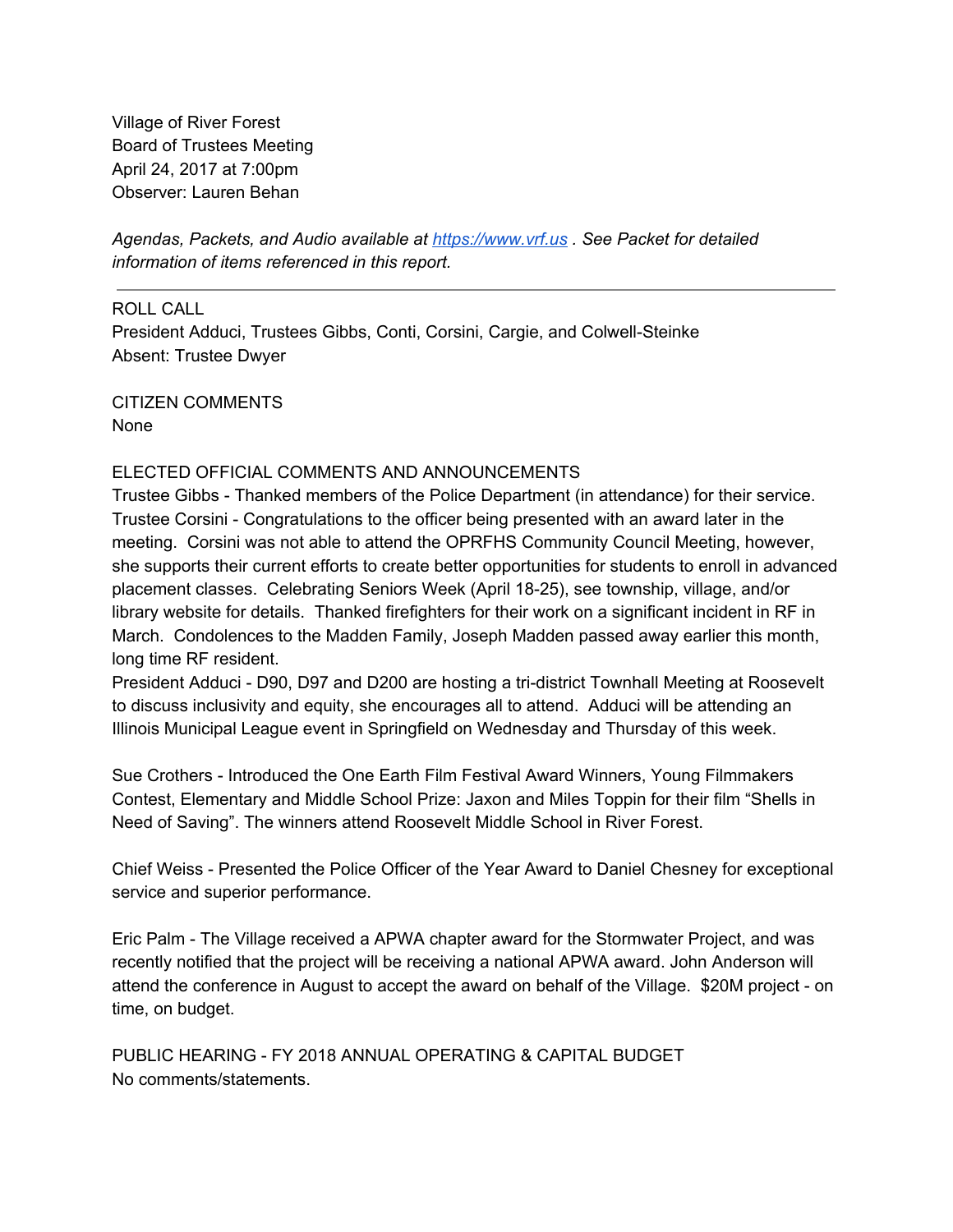## CONSENT AGENDA

Unanimously approved, motion passed.

## BOARD, COMMITTEE and COMMISSION REPORTS

President Adduci - The Sustainability Commission is a new and in order for rotation to be put in order, some commissioners have a two year term and some have a four year term. Four years ago, the Village introduced online applications for these types of positions are received numerous applications, positive response.

Appointments - Sustainability Commission, unanimous approval, motion passed.

Appointments of Lake & Park Redevelopment Project Work Group - This was a recommendation from the consultants in order to bring more focus to the project. Unanimous approval, motion passed.

UNFINISHED BUSINESS None

NEW BUSINESS Approval of the Annual Operating & Capital Budget for Fiscal Year 2018 - Ordinance

Trustee Corsini - Thanks Joan, Eric, department heads for all their efforts putting together this budget and being fiscally responsible to the residents.

Unanimous approval, motion passed.

# EXECUTIVE SESSION

Executive session to discuss acquisition of real property, collective bargaining and pending probable or imminent litigation.

#### ITEMS TO BE APPROVED AFTER EXECUTIVE SESSION

Approval of the Collective Bargaining Agreement with the International Union of Operating Engineering, Local 150 (Public Works) for May 1, 2016 through April 30, 2019.

Unanimously approved, motion passed.

#### ADDITIONAL ITEMS

Village of River Forest launched a Facebook page. Opening of Community Bank - several board members attended the opening. Metra - discussion of needed maintenance/wall repair at several locations in the community. Medication collection in Village Hall Battery collection in Village Hall